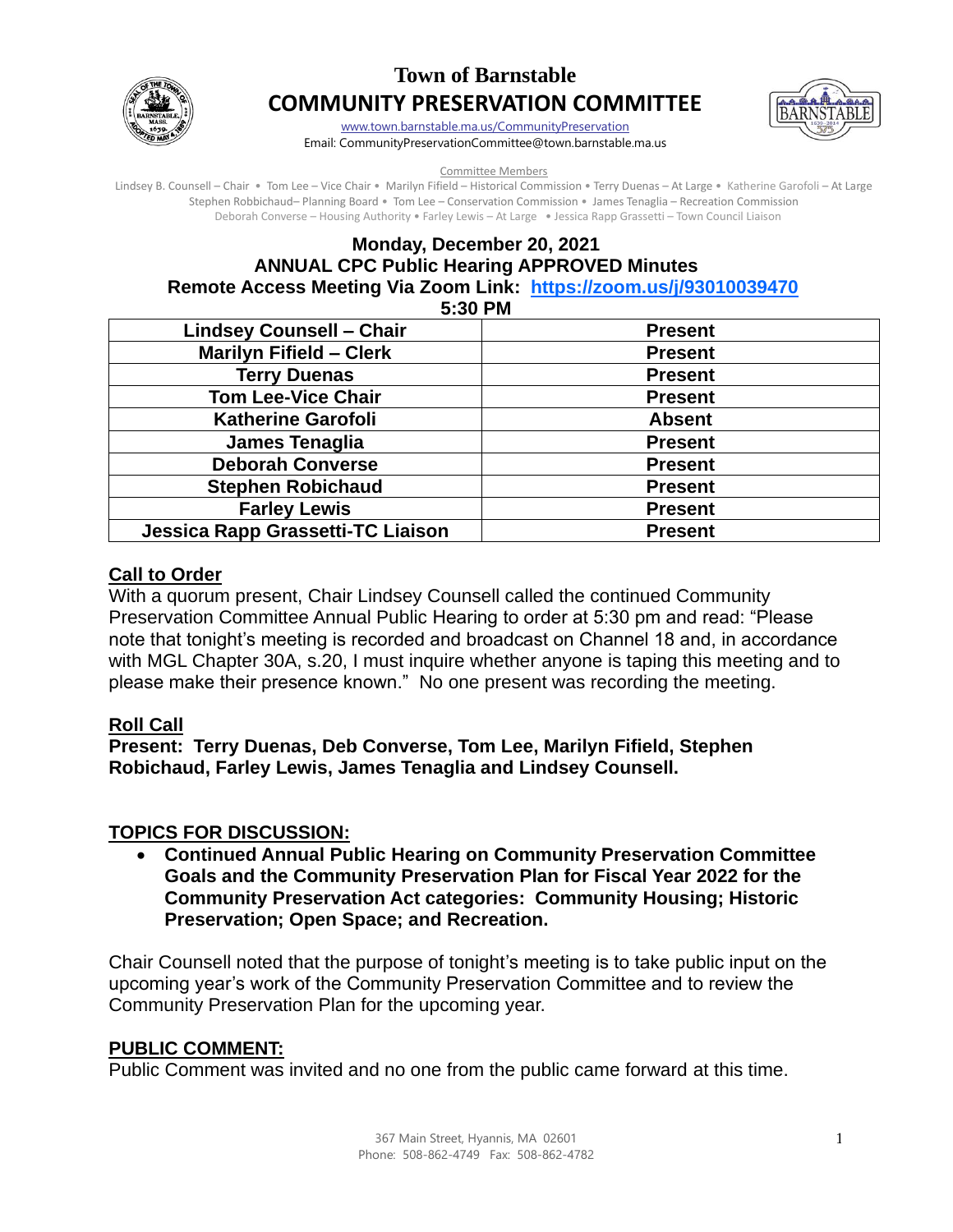## **CPC MEMBER DISCUSSION:**

- Steve Robichaud reviewed the suggested revisions and research of other towns' CPC Plans and websites that he had provided ahead of the annual public hearing for CPC consideration:
	- o Update font and format similar to that used in other Planning & Development documents.
	- o Include photos and graphics on the CPC Plan cover and within the CPC Plan similar to other towns researched, depicting examples in a shared pdf.
	- o Include chart of allowable spending purposes.
	- $\circ$  Present spending history of CP fund by program area/village.
	- o Include definitions of low and moderate income levels for Community Housing.
	- o Include Community Preservation Committee member biographies via a link including the village the committee member is from, their experience and other boards they participate in.
	- $\circ$  Include photos of projects completed with CP funds and/or a link to a slideshow of same for each CPA category. Mr. Robichaud said he is willing to collect the materials for this and discussed what the process may be to obtain photos and permissions to use them.
	- $\circ$  Include a vision or mission statement as some towns did and, if included, it would be one or the other, but not both. Consider combining Town of Barnstable Vision and Barnstable CPC Mission statements.

Chair Counsell noted that CPC usually works with Planning & Development for CPC website improvements and expressed appreciation for any help that can be provided.

- CPC members thanked Steve for his efforts and agreed that the inclusion of photos would enhance the CPC Plan. James Tenaglia noted that the Town has started airing a Channel 18 series and that he had been interviewed about some of the recreation projects that were completed, such as playgrounds. He added that there are Channel 18 shows specifically about CPC also.
- Chair Counsell noted the input of Elizabeth Jenkins at the last annual hearing and incorporation of those suggested changes into the FY22 CPC Plan. He said the suggestions from the Trust were very helpful and should be accepted into the Plan because the Trust is basically controlling the Community Housing portion of the CPA program for this year. Deb Converse agreed that Ms. Jenkins did a fabulous job editing, but, as the Housing member of CPC, she disagreed that the Trust is controlling Housing funds and reminded that CPC is overseeing Trust activities and that the Community Housing portion of the CPA program could return to CPC in the future.
- Farley Lewis noted that the Open Space section of the CPC Plan contains a long list of criteria and thought it would be helpful to narrow that list down to the top five interests or priorities. Chair Counsell asked CPC members to list Open Space priorities for the next meeting in January. Tom Lee noted that he had mentioned he would work on the Open Space Plan at the last meeting and asked members to send an email to him regarding their top five priorities for Open Space, saying he would work on that. Chair Counsell noted that Katherine Garofoli also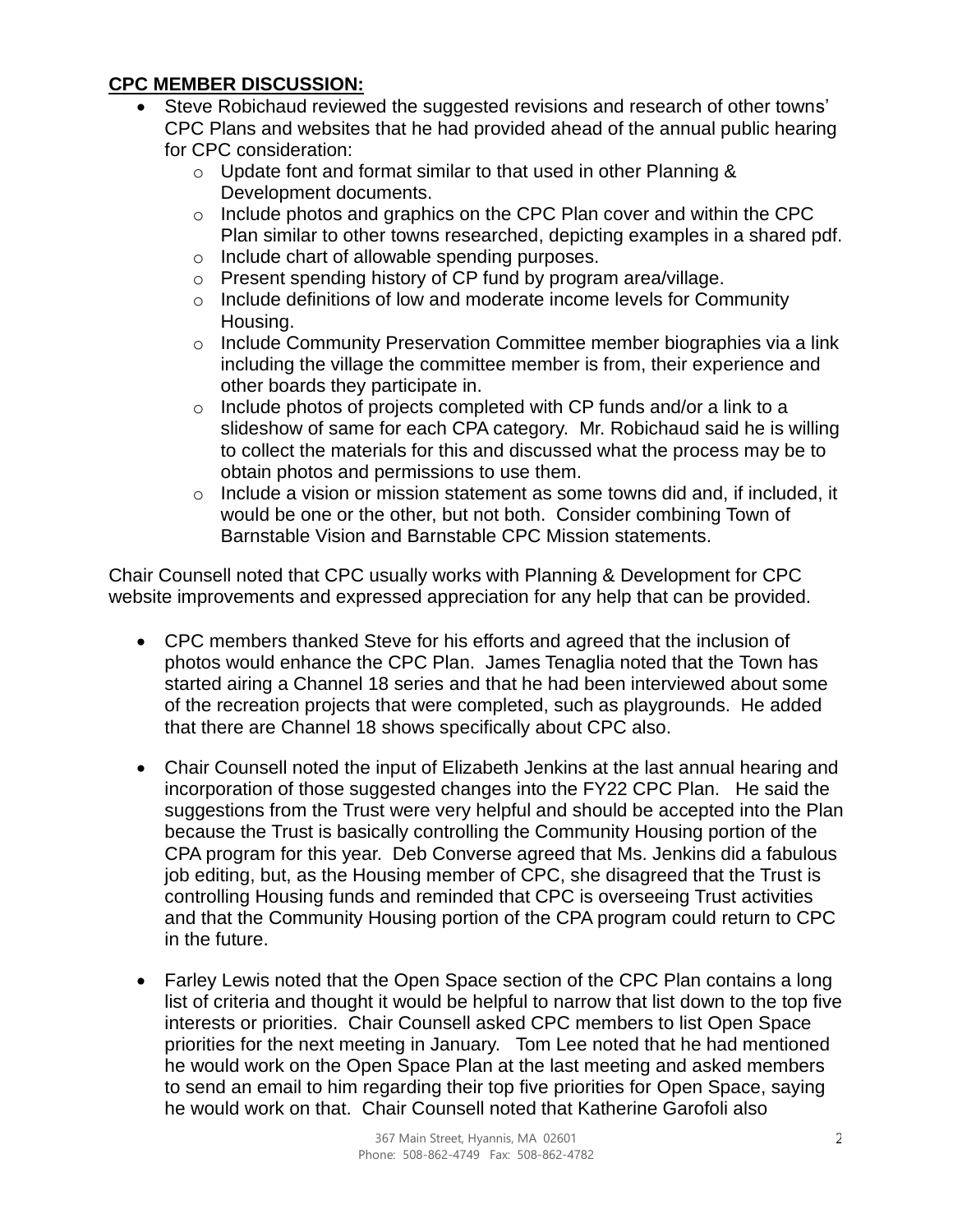volunteered to work on the Open Space section of the CPC Plan.

- Tom Lee asked for clarification of two priorities in the Community Housing section and whether Hyannis and the entire town should be included in each:
	- o Projects with affordable rental housing in an area outside of Hyannis.
	- o Projects that propose the creation of affordable and community housing ownership in Hyannis.

Elizabeth Jenkins explained that this language came entirely from the Town's Housing Production Plan as well as from the contents of the Affordable Housing Trust's Notice of Funding Available (NOFA). She emphasized that the Planning Department did not modify or create new priorities; the priorities were taken from adopted documents. In answer to Tom Lee's question, she noted that this is the CPC's action plan and if CPC feels those priorities should be modified for the purposes of CPA funding, it is the Committee's prerogative to do so. Deb Converse said affordable rental housing in areas outside of Hyannis was edited by CPC in a past year because it seemed like there was already a concentration in Hyannis, while it should instead be distributed more evenly throughout the town. There was discussion regarding the need for housing wherever it can be located in town, and while the goals and priorities outlined should not preclude funding of a project in Hyannis, the funding of a project in another village may receive greater consideration. Deb Converse said she would like to work with the subcommittee that was set up at the last annual meeting, including Terry Duenas, utilizing the Planning Dept.'s thorough input, prior to the next meeting. She noted that the goals for Community Housing need to come from CPC.

- Chair Counsell said he liked the suggestion of updating the fonts and format in the CPC Plan to reflect those of other Planning Department documents. Ms. Jenkins noted that the Planning Department has an on-call graphic designer that helps with some of their publications like this. She offered for Steve and other CPC members to send suggestions of favorite projects and photos in order to work with the Communications Department to clean up the appearance of the CPC Plan. Chair Counsell mentioned that most of the other CPC Town plans are professionally prepared by consultants and Barnstable CPC is one of few that updates the plan internally.
- James Tenaglia said that Recreation priorities seem to be missing from the Open Space section of the plan and he would like to add the priorities that the Recreation Commission identified from their field tours. He said that CPC has already started to fund some of the prioritized projects, but there still are 6 or 7 remaining. Ms. Jenkins agreed that parity between sections of the plan is a goal of editing and it does appear that there is not a separate section that addresses Recreation but that Recreation can work offline to create a separate section; CPC members agreed.
- Steve Robichaud noted that, in the past, the Town Manager has presented a CP financial report that included graphs and charts, and he suggested these could also be used in the CPC Plan. All agreed this is a good suggestion, and Ms. Jenkins said she would work with Finance Director Milne to import these graphics.
- Marilyn Fifield suggested that Historic Preservation Restrictions associated with